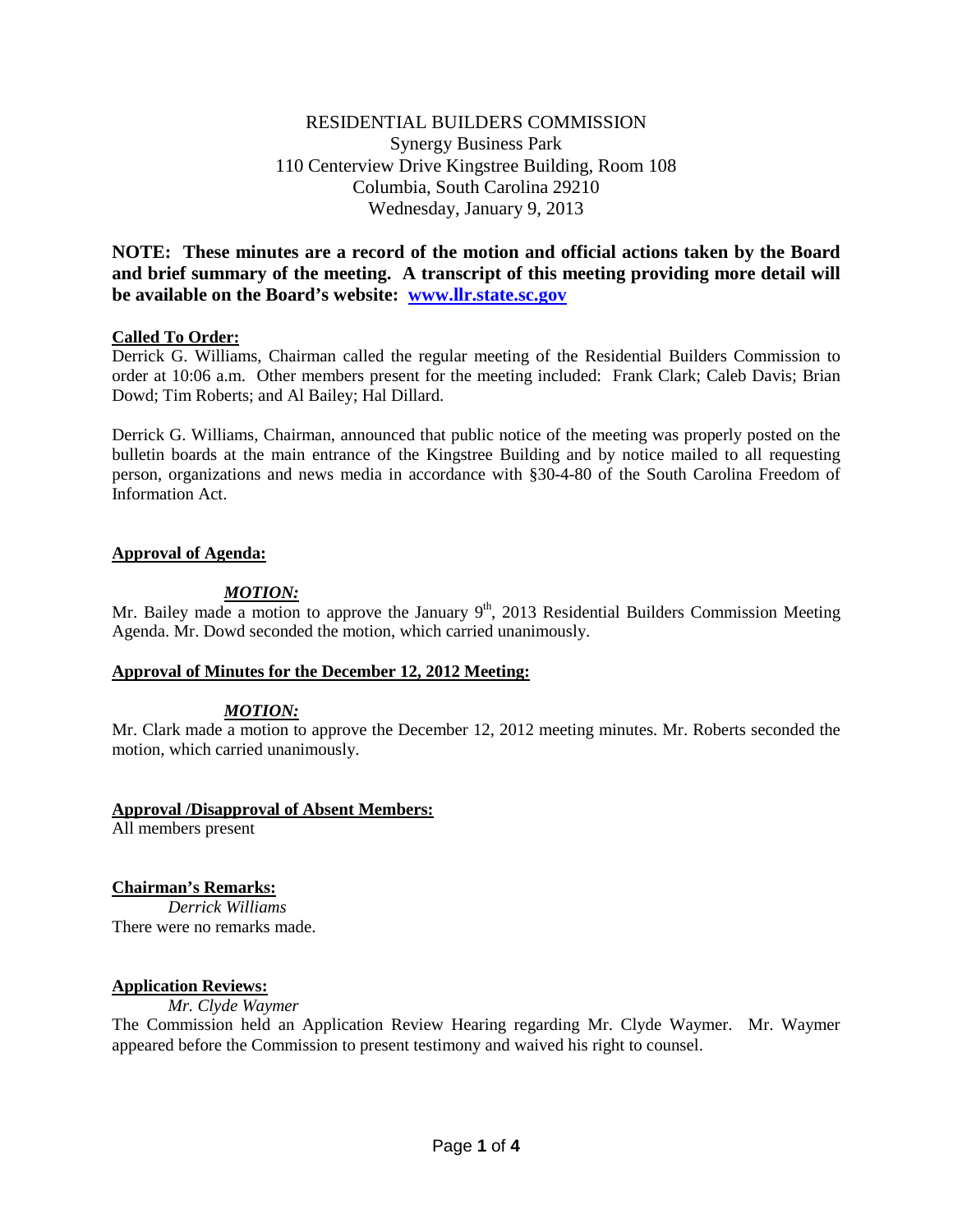#### *MOTION:*

Mr. Davis made a motion to allow Mr. Waymer to take the exam. Mr. Roberts seconded the motion, which carried unanimously.

## *(This proceeding was recorded by a court reporter in order to produce a verbatim transcript if requested in accordance with the law.)*

#### Mr. *Charles Wellons*

The Commission held an Application Review Hearing regarding Mr. Charles Wellons. Mr. Wellons appeared before the Commission to present testimony and waived his right to counsel.

#### *MOTION:*

Mr. Bailey made a motion to approve Mr. Wellons for drywall, carpentry, and roofing, but placed on probation until April, 2015, and must have up to date bond at all times. Mr. Davis seconded the motion, which carried unanimously.

#### *(This proceeding was recorded by a court reporter in order to produce a verbatim transcript if requested in accordance with the law.)*

#### *Mr. Charles Sweat*

The Commission held an Application Review Hearing regarding Mr. Charles Sweat. Mr. Sweat appeared before the Commission to present testimony and waived his right to counsel.

#### *MOTION:*

Mr. Dowd made a motion to go into executive session. Mr. Dillard seconded the motion, which carried unanimously.

## *MOTION:*

Mr. Bailey made a motion to come out of executive session. Mr. Clark seconded the motion, which carried unanimously.

## *MOTION:*

Mr. Roberts made a motion to allow Mr. Sweat to get his license, but must have a bond at all times. Mr. Davis seconded the motion, which carried unanimously.

#### *(This proceeding was recorded by a court reporter in order to produce a verbatim transcript if requested in accordance with the law.)*

#### *Mr. Jason Ryan*

The Commission held an Application Review Hearing regarding Mr. Jason Ryan. Mr. Ryan appeared before the Commission to present testimony and waived his right to counsel.

## *MOTION:*

Mr. Bailey made a motion to allow Mr. Ryan to take exam. Mr. Roberts seconded the motion, which carried unanimously.

*(This proceeding was recorded by a court reporter in order to produce a verbatim transcript if requested in accordance with the law.)*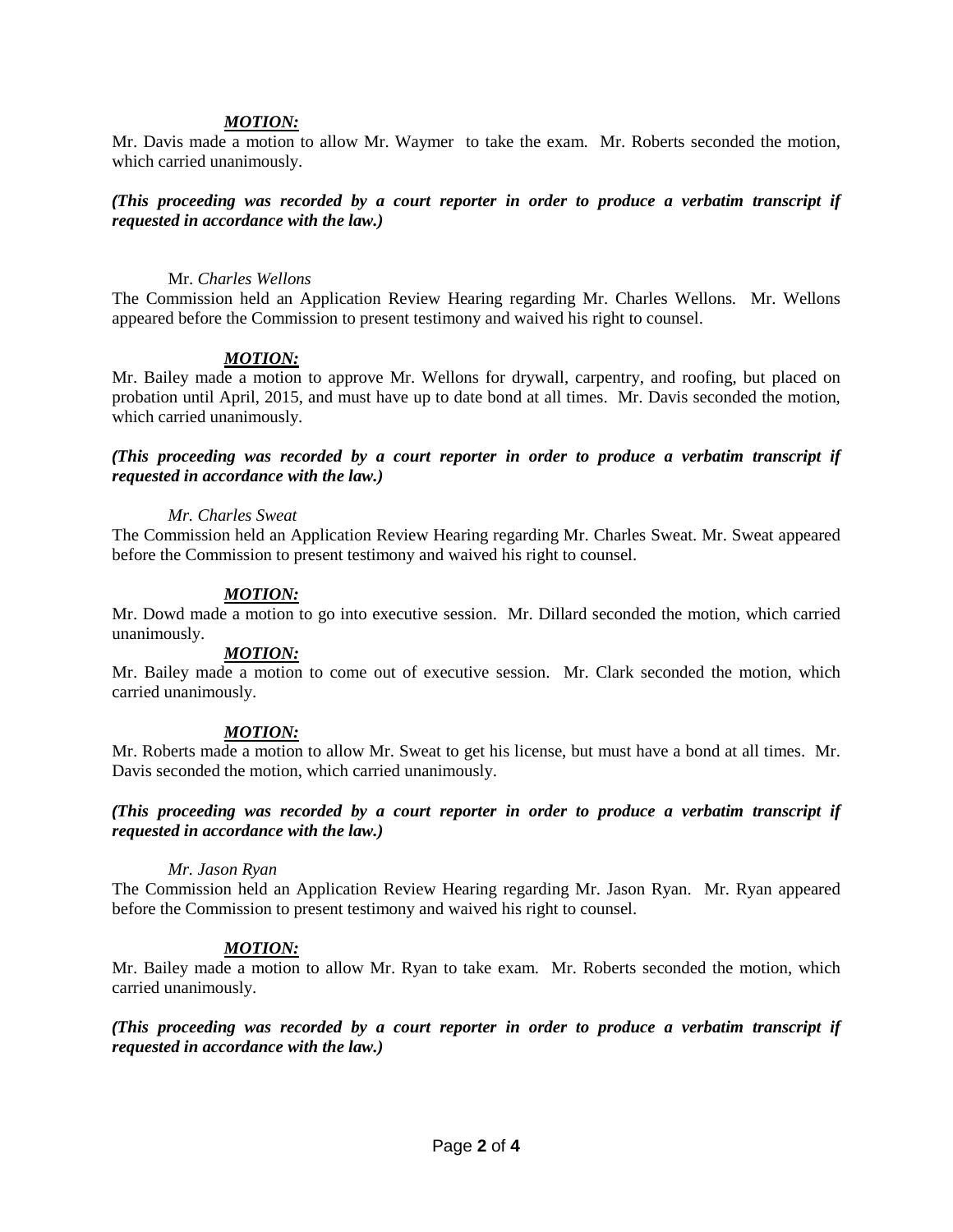## *Mr. Gregory Tucker*

The Commission held an Application Review Hearing regarding Mr. Gregory Tucker. Mr. Tucker appeared before the Commission to present testimony and waived his right to counsel.

## *MOTION:*

Mr. Bailey made a motion to allow Mr. Tucker to take exam. Mr. Roberts seconded the motion, which carried unanimously.

## *(This proceeding was recorded by a court reporter in order to produce a verbatim transcript if requested in accordance with the law.)*

#### **Renewal Applications**

#### *Mr. Trevis Smalls*

The Commission held an Application Review Hearing regarding Mr. Trevis Smalls. Mr. Smalls appeared before the Commission to present testimony and had Thad Doughty represent him as counsel.

#### *MOTION:*

Mr. Dowd made a motion to allow Mr. Smalls to get his license. Mr. Davis seconded the motion, which carried unanimously.

*(This proceeding was recorded by a court reporter in order to produce a verbatim transcript if requested in accordance with the law.)*

#### **Motion for Reinstatement:**

*Mr. Steve Tindall*

The Commission held an Application Review Hearing regarding Mr. Steve Tindall. Mr. Tindall appeared before the Commission to present testimony and waived his right to counsel.

## *MOTION:*

Mr. Bailey made a motion to allow Mr. Tindall to reinstate his license, but must repay Aynor Building Supply in full and provide clean Credit report for 2014. Mr. Davis seconded the motion, which carried unanimously.

## **Approval of Administrators Report and Recommendation:**

*Mr. Dwayne Black, Case #2010-452*

The Board held a Final Hearing regarding Mr. Dwayne Black.

# *MOTION:*

Mr. Bailey made a motion to uphold Recommendation. Mr. Davis seconded the motion, which carried unanimously.

## **Administrator's Remarks:**

## *Janet Baumberger*

Janet Baumberger presented commission for approval to attend the NASCLA mid-year Meeting, March 13<sup>th</sup>-15<sup>th</sup> and for the Administrator, Legal Counsel, and Board Members to attend the NASCLA Annual Conference August  $26<sup>th</sup> - 29<sup>th</sup>$  and RBC to pay for expenses.

# *MOTION:*

Mr. Davis made a motion to approve both NASCLA Meetings and to allow for the Administrator, Legal Counsel, and Board Members to attend the NASCLA Annual Conference August  $26^{th} - 29^{th}$  and approve RBC to pay expenses. Mr. Bailey seconded the motion, which carried unanimously.